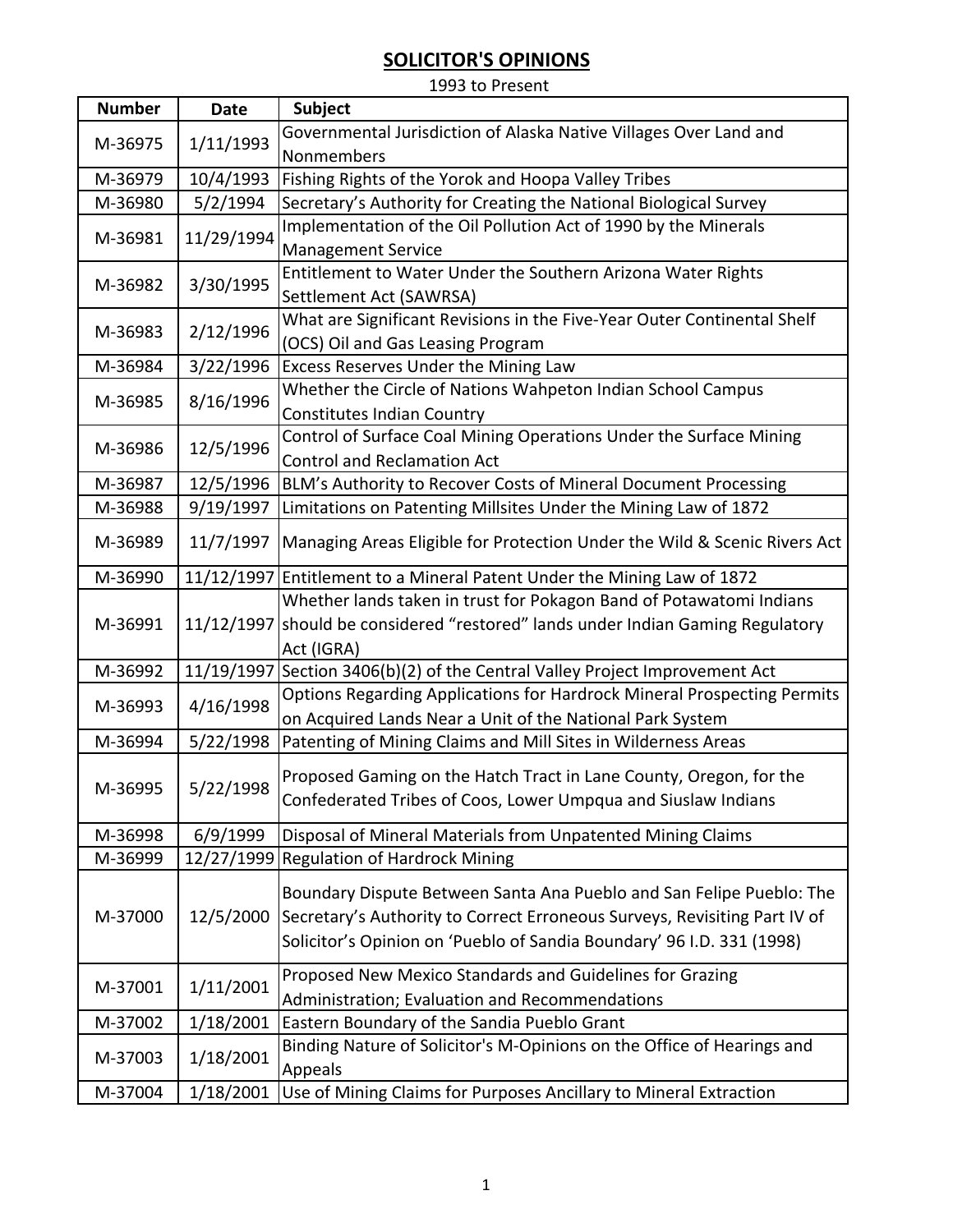| 1993 to Present |             |                                                                                    |
|-----------------|-------------|------------------------------------------------------------------------------------|
| <b>Number</b>   | <b>Date</b> | <b>Subject</b>                                                                     |
| M-37005         |             | Whether Public Lands Withdrawn by Executive Orders 6910 and 6964 or                |
|                 |             | 1/19/2001 Established as Grazing Districts are "Reservations within the Meaning of |
|                 |             | Section 4(e) of the Federal Power Act"                                             |
| M-37006         | 1/19/2001   | <b>Great Sand Dunes National Park</b>                                              |
| M-37007         |             | 10/23/2001 Surface Management Provisions for Hardrock Mining                       |
| M-37008         | 5/13/2003   | Authority for the Bureau of Land Management to Consider Requests for               |
|                 |             | Retiring Grazing Permits and Leases on Public Lands                                |
| M-37010         | 10/7/2003   | Mill Site Location and Patenting under the 1872 Mining Law                         |
| M-37011         |             | 11/14/2005 Rescission of 2001 Ancillary Use Opinion                                |
| M-37012         | 11/14/2005  | Legal Requirements for Determining Mining Claim Validity before                    |
|                 |             | Approving a Mining Plan of Operation                                               |
| M-37013         | 2/23/2007   | The Meaning of "In Danger of Extinction Throughout Allor a Significant             |
|                 |             | Portion of its Range"                                                              |
|                 |             | Funding to States and Indian Tribes Under the Surface Mining Control and           |
| M-37014         |             | 12/17/2007 Reclamation Act of 1977, as Amended by the Tax Relief and Health Care   |
|                 |             | Act of 2006                                                                        |
|                 |             | Legal Implications Affecting the Importation of Sport-hunted Polar Bears           |
| M-37015         | 5/23/2008   | from Canada Resulting from the Listing of the Polar Bear as a Threatened           |
|                 |             | Species under the Endangered Species Act                                           |
| M-37016         | 10/3/2008   | The Secretary's Authority to Exclude Areas from a Critical Habitat                 |
|                 |             | Designation under Section 4(b)(2) of the Endangered Species Act                    |
|                 | 10/3/2008   | Guidance on the Applicability of the Endangered Species Act's                      |
| M-37017         |             | Consultation Requirements to Proposed Actions Involving the Emissions              |
|                 |             | of Greenhouse Gases                                                                |
|                 |             | U.S. Fish and Wildlife Service Authority under Section 4(c)(I) of the              |
| M-37018         |             | 12/12/2008 Endangered Species Act to Revise Lists of Endangered and Threatened     |
|                 |             | Species to " Reflect Recent Determinations "                                       |
| M-37019         | 1/15/2009   | Revival of Offshore Oil and Gas Leases                                             |
|                 | 1/16/2009   | The Bureau of Land Management's Authority To Issue Prospecting                     |
| M-37020         |             | Permits for Energy Minerals on Bankhead-Jones Farm Tenant Act Lands                |
|                 |             |                                                                                    |
| M-37021         | 1/16/2009   | The Meaning of "Foreseeable Future" in Section 3(20) of the Endangered             |
|                 |             | <b>Species Act</b>                                                                 |
| M-37022         | 1/16/2009   | Protest and Administrative Appeal of Biological Assessments - Livestock            |
|                 |             | Grazing                                                                            |
| M-37023         | 1/18/2009   | Applicability of 25 U.S.C. § 2719 to Restricted Fee Lands                          |
| M-37024         | 5/4/2011    | Withdrawal of M-37013 - The Meaning of "In Danger of Extinction                    |
|                 |             | Throughout All or a Significant Portion of its Range."                             |
| M-37025         | 11/4/2011   | Partial Withdrawal of M-36964 - "Proposed Installation of MCI Fiber Optic          |
|                 |             | Communications Line Within Southern Pacific Transportation Co.'s                   |
|                 |             | Railroad Right-of Way"                                                             |
| M-37026         | 8/10/2012   | Applicability of the Indian Land Consolidation Act's Lien Provisions to the        |
|                 |             | <b>Cobell Settlement</b>                                                           |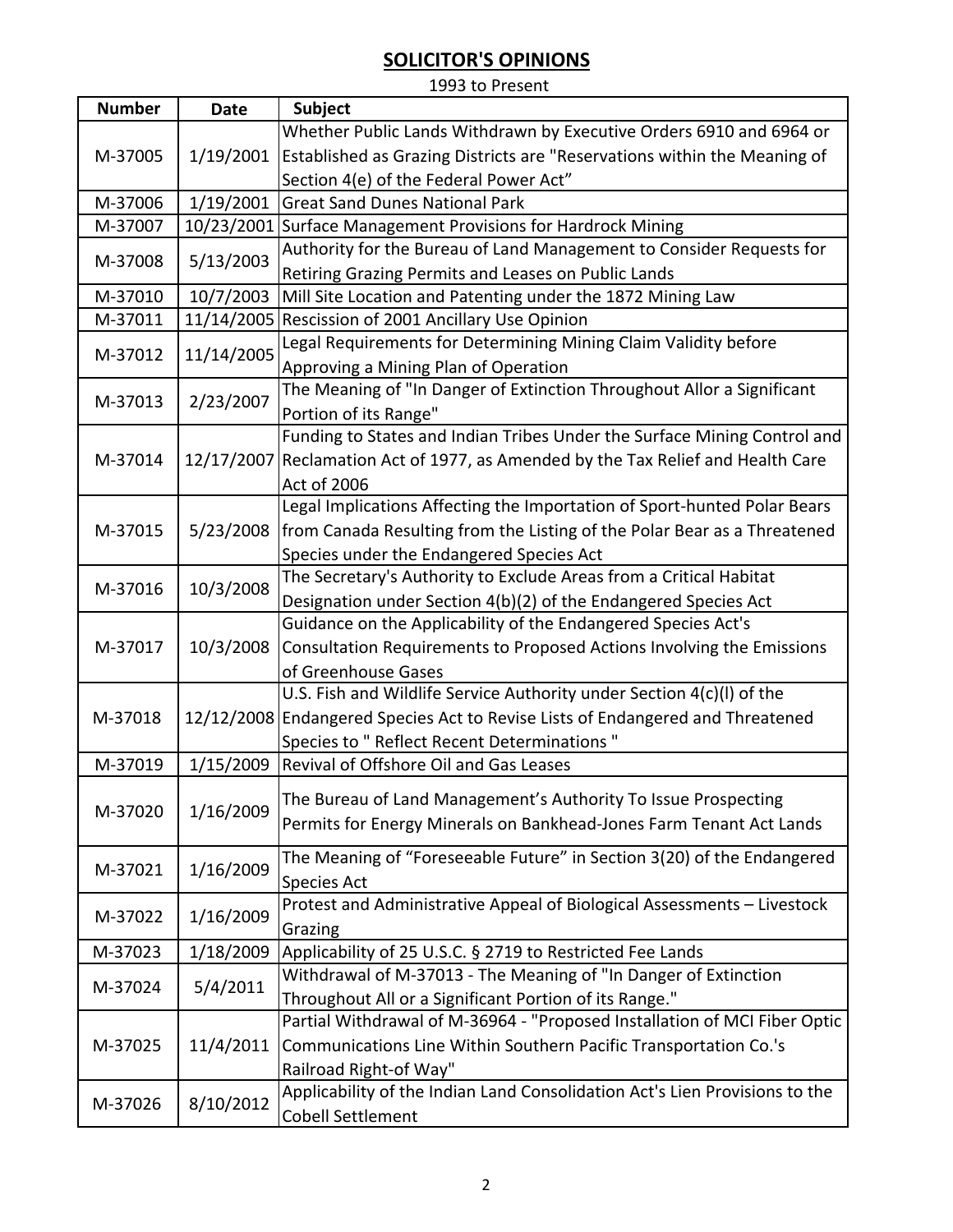| 1993 to Present |             |                                                                                                                                                                                   |  |  |
|-----------------|-------------|-----------------------------------------------------------------------------------------------------------------------------------------------------------------------------------|--|--|
| <b>Number</b>   | <b>Date</b> | Subject                                                                                                                                                                           |  |  |
| M-37027         | 6/7/2013    | Boundary Dispute: Pueblo of Santa Ana Petition for Correction of the<br>Survey of the South Boundary of the Pueblo of San Felipe Grant                                            |  |  |
| M-37028         | 6/21/2013   | Applicability of the New Mexico Bureau of Land Management's Riparian<br>Policy to Lands within the Boundaries of the Santa Clara Pueblo Grant                                     |  |  |
| M-37029         | 3/12/2014   | The Meaning of "Under Federal Jurisdiction" for Purposes of the Indian<br>Reorganization Act                                                                                      |  |  |
| M-37030         | 12/23/2014  | Trinity River Division Authorization's 50,000 Acre-Foot Proviso and the<br>1959 Contract between the Bureau of Reclamation and Humboldt County                                    |  |  |
| M-37031         | 5/1/2015    | Legal Status of the Red Lake Band of Chippewa Indians' Restored Lands<br>Assessed for Drainage Works by the State of Minnesota Under the<br>Authority of the Volstead Act of 1908 |  |  |
| M-37032         | 11/20/2015  | Opinion on the Boundaries of the Mille Lacs Reservation                                                                                                                           |  |  |
| M-37033         | 1/15/2016   | Opinion Regarding the Status of the Bed of the Clearwater River within<br>the 1863 Treaty Boundaries of the Nez Perce Reservation (Idaho)                                         |  |  |
| M-37034         | 1/15/2016   | Boundary of the Skokomish Reservation along the Skokomish River                                                                                                                   |  |  |
| M-37035         | 2/18/2016   | Partial Withdrawal of Solicitor's Opinion M-36974, Inspector General's<br><b>Report on Land Acquisitions</b>                                                                      |  |  |
| M-37036         | 3/8/2016    | Twin Metals Minnesota Application to Renew Preference Right Leases<br>(MNES-01352 and MNES-01353)                                                                                 |  |  |
| M-37037         | 6/8/2016    | Implementation of the Indian Child Welfare Act by Legislative Rule                                                                                                                |  |  |
| M-37038         | 12/4/2016   | Tribal Treaty and Environmental Statutory Implications of the Dakota<br><b>Access Pipeline</b>                                                                                    |  |  |
| M-37039         | 12/21/2016  | The Bureau of Land Management's Authority to Address Impacts of its<br>Land Use Authorizations through Mitigation                                                                 |  |  |
| M-37040         |             | 12/22/2016 Reconsideration of the Lumbee Act of 1956                                                                                                                              |  |  |
| M-37041         | 1/10/2017   | Incidental Take Prohibited Under the Migratory Bird Treaty Act                                                                                                                    |  |  |
| M-37042         | 1/12/2017   | Authority of the U.S. Fish and Wildlife Service to Manage Non-Federal Oil<br>and Gas Activities Underlying National Wildlife Refuges                                              |  |  |
| M-37043         | 1/13/2017   | Authority to Acquire Land into Trust in Alaska                                                                                                                                    |  |  |
| M-37044         | 1/18/2017   | Opinion Regarding the Status of Mineral Ownership Underlying the<br>Missouri River within the Boundaries of the Fort Berthold Reservation<br>(North Dakota)                       |  |  |
| M-37045         | 1/18/2017   | Reaffirmation of the United States' Unique Trust Relationship with Indian<br>Tribes and Related Indian Law Principles                                                             |  |  |
| M-37046         | 6/30/2017   | Withdrawal of M-37039, "The Bureau of Land Management's Authority to<br>Address Impacts of its Land Use Authorizations Through Mitigation"                                        |  |  |
| M-37047         | 7/7/2017    | Withdrawal of M-37038, "Tribal Treaty and Environmental Statutory<br>Implications of the Dakota Access Pipeline"                                                                  |  |  |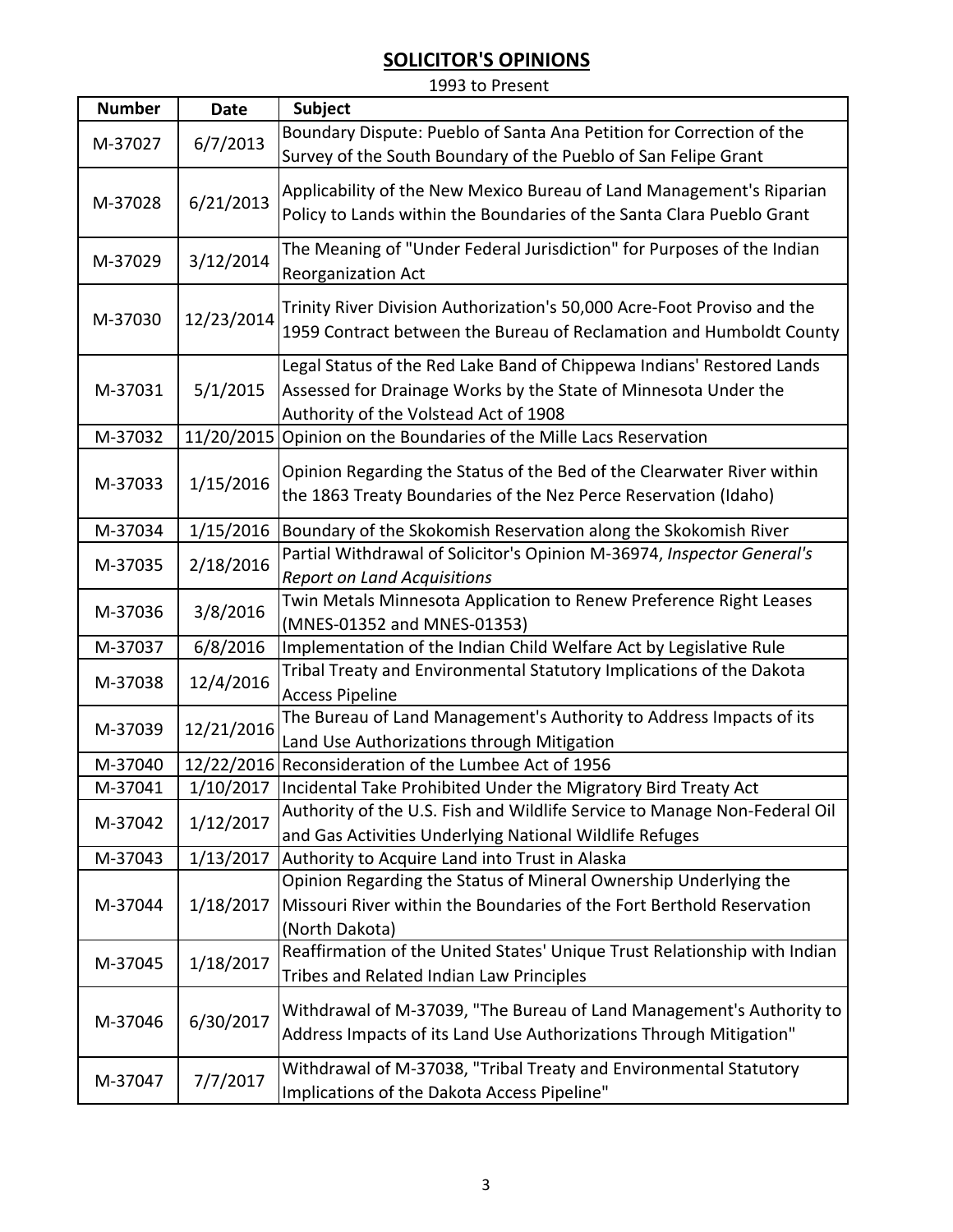| 1993 to Present |             |                                                                                  |  |
|-----------------|-------------|----------------------------------------------------------------------------------|--|
| <b>Number</b>   | <b>Date</b> | Subject                                                                          |  |
|                 |             | Withdrawal of Solicitor's Opinion M-37025 issued on November 4, 2011,            |  |
| M-37048         | 9/1/2017    | and Partial Withdrawal of Solicitor's Opinion M-36964 issued on January          |  |
|                 |             | 5,1989                                                                           |  |
|                 |             | Reversal of M-37036, "Twin Metals Minnesota Application to Renew                 |  |
| M-37049         | 12/22/2017  | Preference Right Leases (MNES-01352 and MNES-01353)"                             |  |
| M-37050         | 12/22/2017  | The Migratory Bird Treaty Act Does Not Prohibit Incidental Take                  |  |
|                 |             | The Authority of the Secretary to Transfer Areas Within the                      |  |
| M-37051         | 2/21/2018   | Uncompahgre Reservation under Section 3 of the Indian Reorganization             |  |
|                 |             | Act                                                                              |  |
|                 |             | Partial Suspension and Temporary Withdrawal of Solicitor Opinion M-              |  |
| M-37052         | 6/8/2018    | 37044, "Opinion Regarding the Status of Mineral Ownership Underlying             |  |
|                 |             | the Missouri River within the Boundaries of the Fort Berthold Reservation        |  |
|                 |             | (North Dakota)"                                                                  |  |
|                 |             | Partial Suspension and Temporary Withdrawal of Solicitor Opinion                 |  |
| M-37053         |             | M37044, "Opinion Regarding the Status of Mineral Ownership Underlying            |  |
|                 | 6/29/2018   | the Missouri River within the Boundaries of the Fort Berthold Reservation        |  |
|                 |             | (North Dakota)"                                                                  |  |
| M-37054         | 3/9/2020    | Interpreting the Second Definition of "Indian" In Section 19 of the Indian       |  |
|                 |             | Reorganization Act of 1934                                                       |  |
| M-37055         | 3/9/2020    | Withdrawal of Solicitor's Opinion M-37029. "The Meaning of 'Under                |  |
|                 |             | Federal Jurisdiction' for Purposes ofthe Indian Reorganization Act"              |  |
| M-37056         | 5/26/2020   | Status of Mineral Ownership Underlying the Missouri River within the             |  |
|                 |             | Boundaries of the Fort Berthold Reservation (North Dakota)                       |  |
| M-37057         | 8/17/2020   | Authorization of Reasonably Incident Mining Uses on Lands Open to the            |  |
|                 |             | Operation of the Mining Law of 1872                                              |  |
|                 |             | Exercise of the Water Right for Black Canyon of the Gunnison National            |  |
| M-37058         |             | 12/14/2020 Park in the Context of Congressional Authorization for the Bureau of  |  |
|                 |             | Reclamation's Aspinall Unit                                                      |  |
|                 | 12/14/2020  | Secretary's Duty to Prevent Interference with Reasonable Uses of the             |  |
|                 |             | Exclusive Economic Zone, the High Seas, and the Territorial Seas in              |  |
| M-37059         |             | Accordance with Outer Continental Shelf Lands Act Subsection                     |  |
|                 |             | 8(p), Alternate Energy-related Uses on the Outer Continental Shelf               |  |
|                 |             |                                                                                  |  |
| M-37060         |             | Authority of the Secretary of the Interior to Disapprove Geological and          |  |
|                 |             | 12/22/2020 Geophysical Permit Applications Based on National Security of Defense |  |
|                 |             | Considerations                                                                   |  |
| M-37061         | 1/11/2021   | Bureau of Safety and Environmental Enforcement's Obligations to                  |  |
|                 |             | Consider Applications for Permits to Drill/Modify in a Timely Manner             |  |
| M-37062         | 1/13/2021   | Secretarial Discretion in Promulgating a National Outer Continental Shelf        |  |
|                 |             | Oil and Gas Leasing Program                                                      |  |